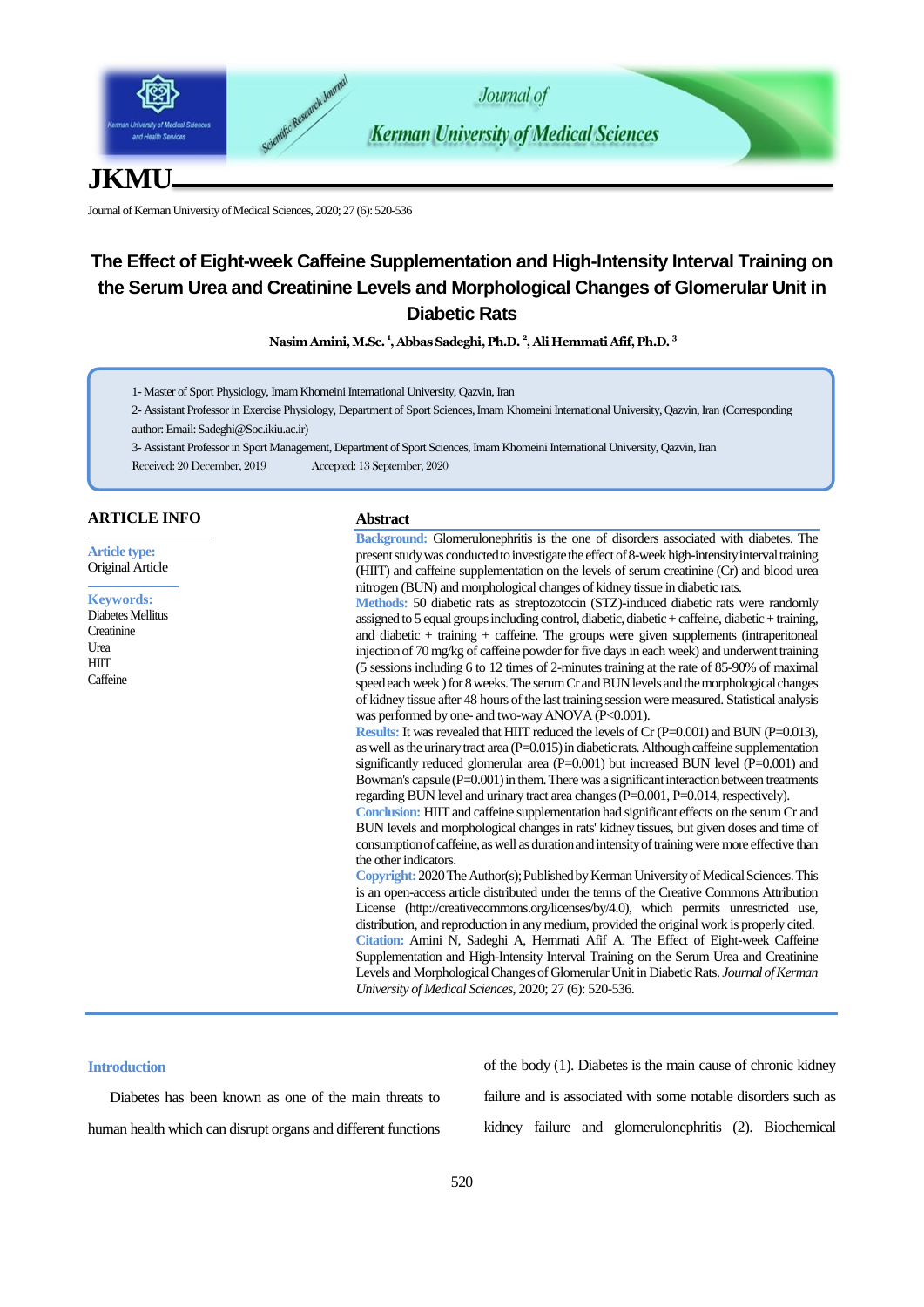markers play important roles in precise diagnosis, risk evaluation, and treatment adoption for improving the clinical outcomes (3). Nitrogenous compounds, such as ammonia, are from protein metabolites which are not used in the body and are excreted in the form of urea, and creatine transforms to creatinine in physiological conditions and will be excreted as a useless product through kidney (4). Generally, the increased serum levels of these substances demonstrate their decreased refining and kidneys inability in excreting the substances from blood which can be caused by kidney failure, accordingly, glomerular filtration rate (GFR) is known as the best and efficient the index of renal function (5). Disease diagnosis is confirmed by the presence of urea in urine and erythrocytes, and creatinine refinement level is mostly the best indicator for measuring glomerular filtration in patients (6).

Inactivity is the main cause of emerging chronic diseases, and exercises are the most standard treatments for patients with type 2 diabetes (7). Regular exercises may help preventing or postponing type 2 diabetes. Intensity and duration are two factors of effective exercises which help improving conditions of patients with diabetes as well as types of exercises which have key roles in achieving this goal (8). Depending on different refueling paths of physical activities associated with diabetes, aerobic exercise has been mostly mentioned (9). However, studies have indicated that due to the lack of free times for people, HIIT is superior to moderate-intensity continuous training (MICT), and their results are usually much more desirable (9). This training pattern consists of interval trainings (explosive and short-term high-intensity movements) associated with short-term rests (10). Francois and Little reported that HIIT is an appropriate alternative for decreasing the blood sugar level in people who are at risk of type 2 diabetes (8). In another study, Robinson et al. found that short-term HIIT could be a good alternative for aerobic exercises for improving the risk factors for diabetes (11).

In addition to exercise, nutrition and eating habits play key roles in improving patients with diabetes. One of the fundamental elements in controlling type 2 diabetes is diet modification which helps control the metabolism (12). Accordingly, caffeine supplementation associated with exercise is of great importance due to its metabolism effects and energy, and it has been studied for its nature in changing the metabolism and its effects on glucose homeostasis (13, 14). Alkaloid caffeine is an organic compound belonging to the family of Methylxanthines (15). Previous studies have indicated that coffee consumption reduces the risk of several chronic diseases (16). Its consumption also results in the decreased level of insulin sensitivity and there is a reverse relationship between coffee consumption and the risk of type 2 diabetes (17). Based on the previous epidemiological studies, there is a relationship between coffee consumption and the slow progression of chronic kidney disease (CKD) (18). However, some reports show that there is no relationship between the level of coffee consumption and death caused by the CKD (17). Several studies have affirmed the diuretic effect of caffeine and have reported higher urine volume in healthy individuals after caffeine consumption (19). Conversely, a meta-analysis study of data collected from four studies consisted of more than 10,000 participants has indicated that there is no relationship between coffee consumption and the risk of CKD (20). Different studies on this issue showed that caffeine has both useful and adverse effects on different kidney diseases. Apparently, the key factors determining the caffeine effects are the amount of and habits of caffeine consumption (21). Since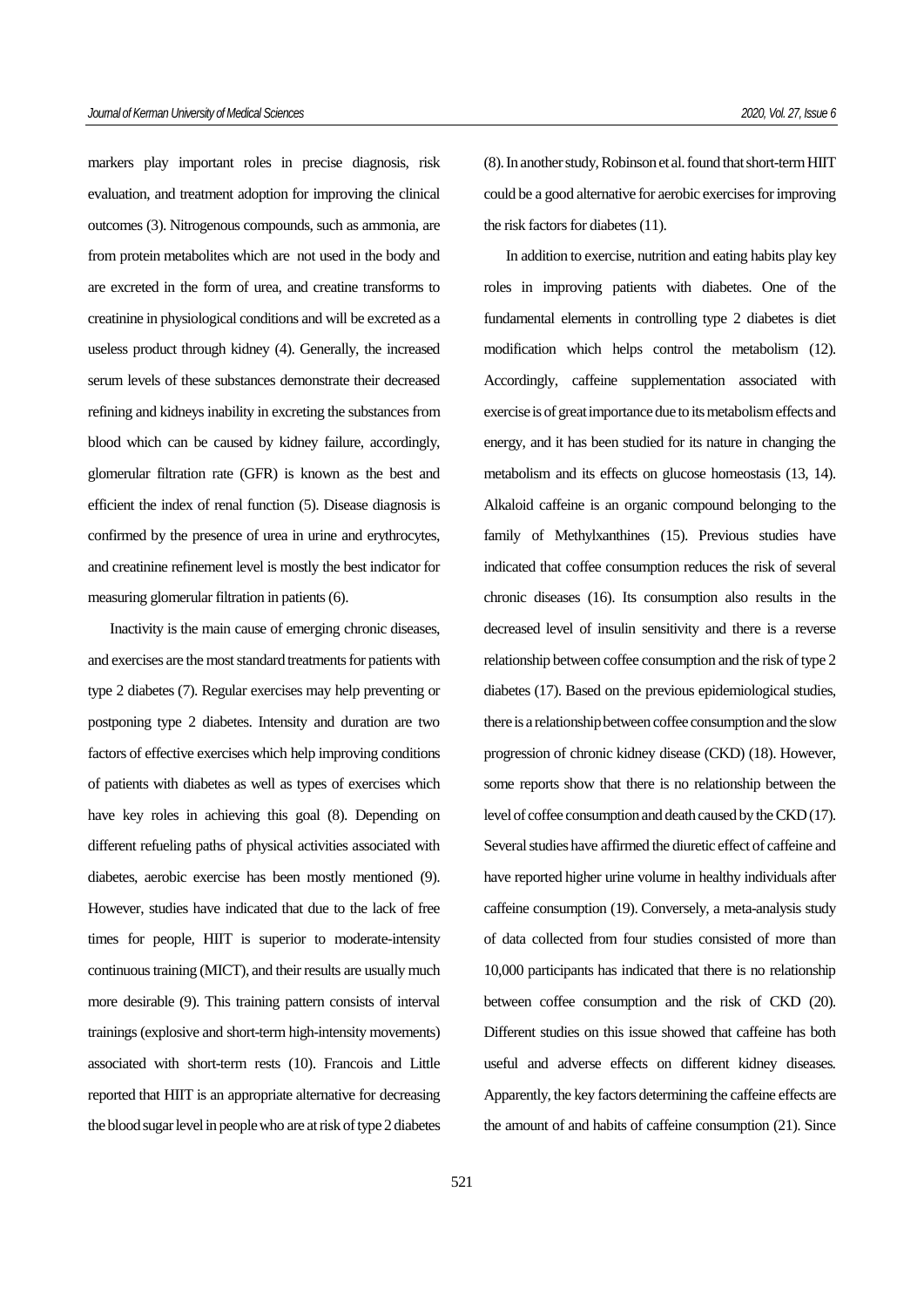there are contradictory and insufficient reports about the caffeine effects on diabetes glomerulonephritis, this study was conducted to evaluate the effect of caffeine consumption and HIIT on the serum BUN and Cr levels and morphological changes in kidney tissue of diabetic rats as some factors for glomerular filtration.

# **Materials and Methods**

The research was approved by the Ethics Committee of Imam Khomeini International University (Ethical code: 1397- 17682). This interventional-clinical animal study was conducted in a two-factor post-test design on 5 equal groups including healthy control group (C), diabetes group (D),  $diabetes + caféine group (D+CA), diabetes + training group$  $(D+T)$ , and diabetes + caffeine + training  $(D+T+CA)$  group of male Wistar rats, according to the rules for working on laboratory animals. For this purpose, 50 male Wistar rats with the age of about 3 months and weigh of 225-300 g were purchased from Laboratory Animals Breeding Center of Tabriz University of Medical Sciences and studied there. In order to adapt to the environment, prevent stress, and change physiological conditions, the subjects, 3 to 5 rats in a polycarbonate cage, were tested at temperature of  $20 \pm 2^{\circ}C$ , relative humidity of  $50 \pm 5^{\circ}$ C, minimum noise, and 12 hour darkness cycle (lightness: 7:00 am to 7:00 pm) in animals specialized laboratories. During this course, animals had access to water and animal standard food (pellets prepared by Isfahan Khourak Sazan Company) for two months, which had been measured precisely.

#### **Diabetes induction method**

Following two weeks of adaption to the laboratory environment, in order to induce type 2 diabetes based on the methods reported by Saccidarians et al. (2013), researchers and Isfahan Khourak Sazan Company prepared an amount of highfat food for 2 weeks, and then, intraperitoneal injection (IP) of streptozotocin (Sigma Aldrich Co. USA) in a singles dose of 35 mg / kg dissolved in citrate buffer  $pH = 0.1$  molar, was applied after 6 h fasting. (22). The healthy control and diabetic groups (without supplement and training) got the same amount of physiological serum in order to make completely equal conditions the same as the supplemented groups. One week after diabetes induction, blood samples were collected from the caudate vein and blood glucose levels were analyzed using enzyme-linked glucose oxidase assay, and animals with blood glucose concentrations above 250 mg/dL were considered as type 2 diabetic rats. The weight of animals was measured at the beginning, middle, and end of the study by digital scales to have their weight under control.

## **Treatment with caffeine supplementation**

Studies have proven that caffeine consumption and bioavailability curves levels which are concentration-time based (AUC), are the same in human beings and rats. Thus, 99% of the dose is absorbed during 45 min within approximately 1 hour after ingestion of over 10 mg of body weight, these values depend on dose effects (23); hence, in order to enhance the plasma caffeine level during the activity, caffeine was injected 60 min before training program. The caffeine treatment procedure began with the injection of caffeine powder prepared by Merck Company (Germany) under license number of 2518359435571020 for 5 days of the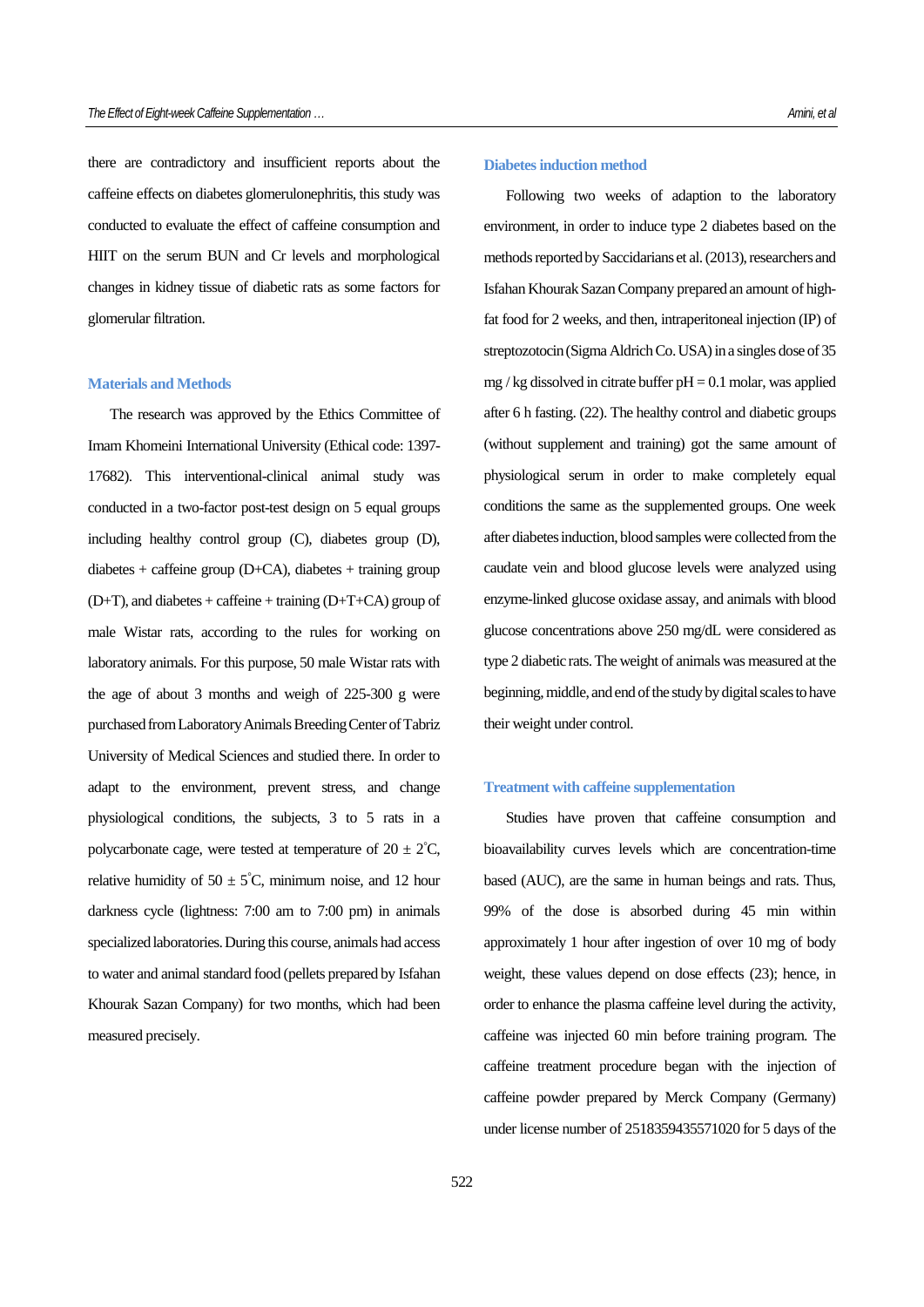week before training program according to the body weight of the animals was done in the form of hydrated caffeine and intraperitoneal injection (IP) (14 mg of caffeine per 200 g of body weight of rats).(24).

# **Training Method**

The fatigue testing was performed to calculate the maximum velocity of animals before the protocol implantation. For this purpose, an incremental exhaustive exercise test was implemented to assess maximal speed, commenced with 10 m/min, with an increase of 3 m/min every 2 min until failure. Rats' failure in running on treadmill despite electrical shock showed exhaustion moment. The participants of two groups  $(diabetic + training and diabetic + training + supplement)$ groups) intended in the present study for 5 days of a week

(Sunday, Saturday, Tuesday, Wednesday, and Thursday), which was held from 4 to 6 p.m. on treadmill for 8 weeks. HIIT included three stages of warm-up, core exercise, and cooling. Exercises in warm up and cooling stages lasted for 5 min with a speed of 10 m/sec (30-40% VO2 max). Core exercises were equal to 85-90% of the maximum velocity at 6 to 12 times (An exercise time was added to the animals' activities once a week) Table 1. Furthermore, 1-min active-rest intervals consisting of continuous running on treadmill were applied within activity times. Also, healthy control group, which had not been in any activity programs, was placed on immobilized treadmill for 5 days in a week for 10 to 15 min to be adapted to the environment and to be in the same conditions with other groups. To stimulate rats to run, low-voltage electrical stimuli were embedded at the end of the treadmill (25).

| <b>Week</b> | <b>No. of Running</b><br>Intervals (2 min) | <b>Running Speed</b><br>(m.min) | <b>Treadmill Grade (%)</b> | Speed of Return to Active Initial State (m.min) |
|-------------|--------------------------------------------|---------------------------------|----------------------------|-------------------------------------------------|
| 1           | 6                                          | Max speed 85-90%                | $\theta$                   | 10                                              |
| 2           | 7                                          | Max speed 85-90%                | $\overline{0}$             | 10                                              |
| 3           | 8                                          | Max speed 85-90%                | $\theta$                   | 10                                              |
| 4           | 9                                          | Max speed 85-90%                | $\theta$                   | 10                                              |
| 5           | 10                                         | Max speed 85-90%                | $\theta$                   | 10                                              |
| 6           | 11                                         | Max speed 85-90%                | $\overline{0}$             | 10                                              |
| 7           | 12                                         | Max speed 85-90%                | $\mathbf{0}$               | 10                                              |
|             | 12                                         | Max speed 85-90%                | $\overline{0}$             | 10                                              |

**Table 1.** 8-week HIIT including warm-up, core exercise, and cooling stages

# **Blood glucose, Insulin, Serum Cr and BUN measurement method**

In order to eliminate the trainings' intense effects, 48 hours after the last training session and after 12 to 14 hours fasting, animals were anesthetized by intraperitoneal injection with ketamine (90 mg/kg) and xylazine (10 mg/kg) and underwent surgery by experts. Then, an adequate volume of blood was taken from the left ventricle of heart by a syringe. In order to provide serum, the blood samples were centrifuged at 3000 rpm for 15 min and their serum was separated and stored in a refrigerator at -80°C. Fasting blood glucose was measured by enzymatic calorimetric method with glucose oxidase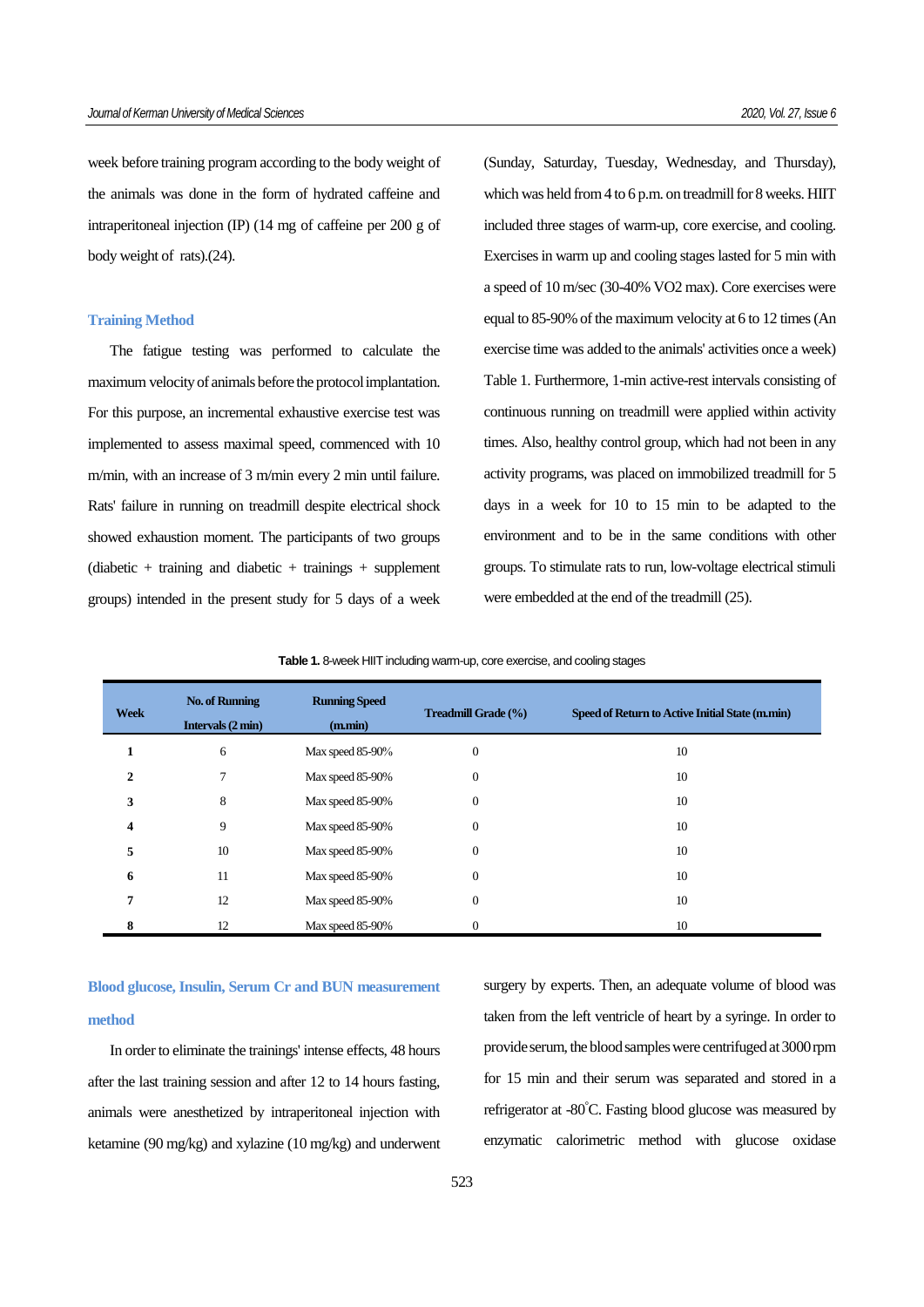technology using glucose kit prepared by Sarai Cellular Research Company (Iran). Fasting serum insulin level was measured based on the Sandwich ELISA method (Rat Insulin Elisa Kit, Elabscience, USA). The serum Cr density level in a healthy person is constant and its fluctuations do not depend on the amount of consumed liquids, exercises, and excreted urine. Thus, increased serum Cr level is always the sign of decreased glomerular filtration and kidney dysfunctions (26). Serum Cr level was examined using calorimetric method without proteins removal based on the JAFFE method. The basis of the experiment was the formation of a colorful complex by combining creatinine and alkaline picrate that is consistent with the Cr level in the sample. The solutions were stored in special vials at temperature of 15-25°C. The Cr sustainability in serum was maintained at -20°C.

In BUN examination, enzymatic method was used based on Urease-GLDH (27). The solutions were stored at 2 to 8°C. The Cr and BUN standard or TruCal U calibrator were used for calibration and TruLab N and TruLab P of Pars Azmoon company for controlling separately. The Cr sustainability in serum was maintained at -20°C. The experiment process was performed at a wavelength of 500 nm for Cr and 340 nm for BUN, cuvette diameter of 1 cm, temperature of 20 to 25°C, and the measurement was performed as a photometer with a blockett set to zero.

### **Morphological changes of kidney tissue**

Analysis of renal microscopic sample images is an imperative tool for several disease diagnoses. For this purpose, We used the image j software (NIH) and automated detection and measurement of renal corpuscles objects Plugin for estimating the Bowman's capsule area, Glumerolar area and urinary space area (28) as follows:

After dissection and opening the abdominal cavity and removing the viscera of rats, the right kidney of animals after weighing and determining the volume, was separated and placed in Bouin's fixation solution. In order to microscopically study the tissue structure of the kidney, the stabilized tissue samples were dehydrated and paraffinized using a histocint device (Leica TP 1020) after anatomical study by the usual method of preparing tissue sections.

After performing the tissue passage steps and preparing the paraffin block, 5 μm thick sections were prepared by rotating Leica RM 2245 microtome. The sections were then stained using hematoxylin-eosin (H&E), and examined using a light microscope (Olympus, Tokyo, Japan) at different magnifications and suitable images were taken by a camera mounted on a Dino-Lite digital microscope and a computer system connected to the camera equipped with Image J software at a scale of one micron were prepared and stored (29).

Image J is a public domain Java image processing program which can be freely downloaded from the Internet. Many of the functions in Image J are often all that is needed to quantify renal histopathology (30).

#### **Statistical Analysis**

Kolmogorov-Smirnov and Levene's tests were used to investigate the normal data distribution and homogeneity of variances, respectively. Due to the normality of data distribution and according to the purpose of the research, first, one-way ANOVA was used to investigate the effect of independent variable on dependent variables and then Bonferroni post hoc test was used to examine the differences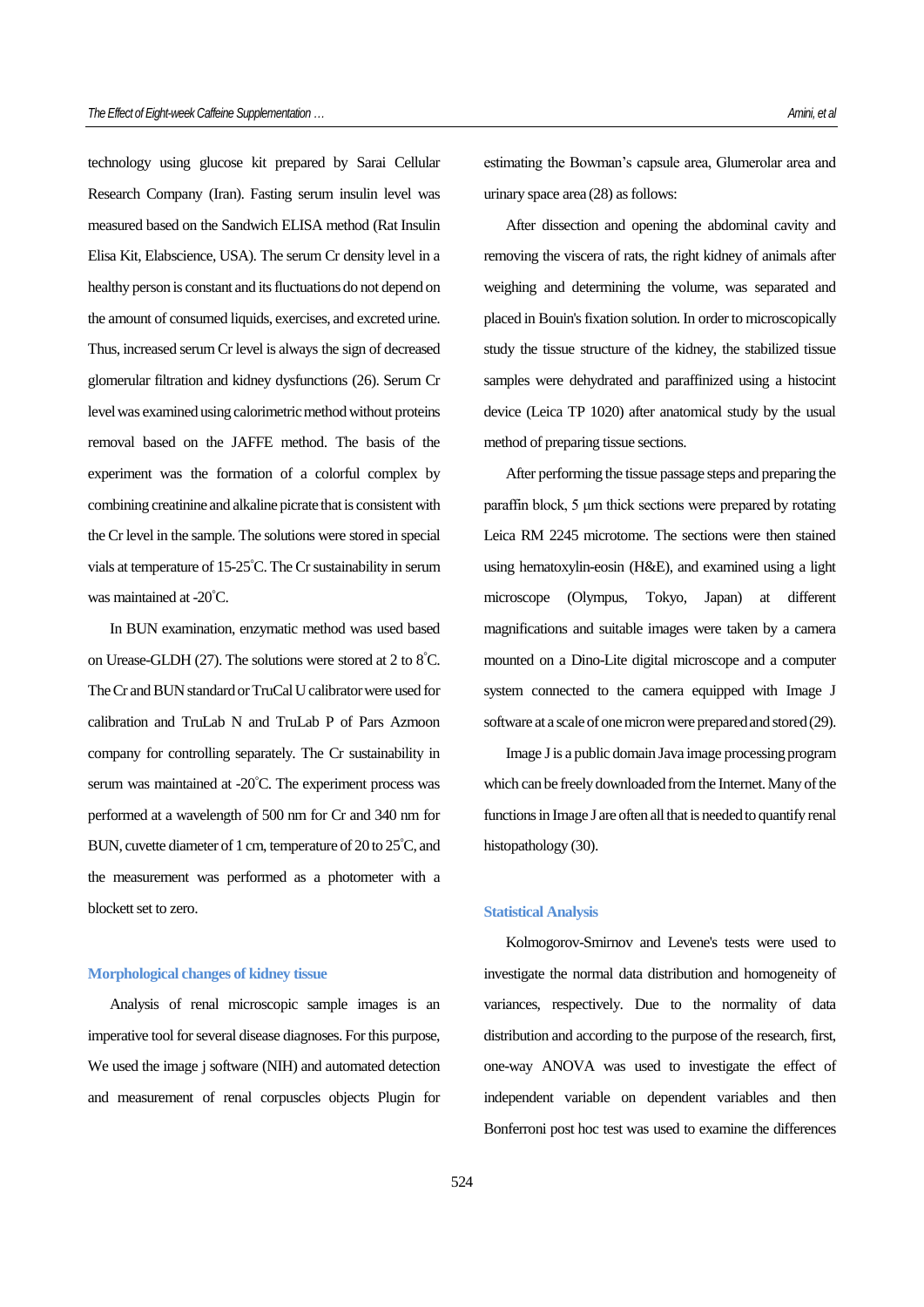between groups of variables. All statistical analyses were performed using SPSS version 24 and statistical significance level was considered at P<0.05.

## **Results**

The initial weight (before intervention) and the second weight (after intervention) of different study groups are presented in Table 2. The Kolmogorov-Smirnov test showed that data were normally distributed. The Mean  $\pm$  SD of the variables are presented in Table 3.

### **Glucose**

Regarding glucose levels, it was revealed that HIIT and caffeine consumption significantly reduced blood glucose level in diabetic rats (P=0.002 and P=0.0001, respectively). The relationship between the variables and glucose level showed that caffeine with the effect size of 63% had the greatest effect on glucose level (P<0.001). Additionally, there was no significant interaction between caffeine and HIIT on the glucose changes (P=0.14).

#### **Insulin**

Fasting insulin levels in the groups of D+CA (P=0.001) and D+T+CA (P=0.002) were significantly higher than those in diabetic control group. The relationship between research variables and insulin levels showed that caffeine with an effect size of 45% had the greatest effect on insulin level (P<0.001). However, there was no significant interaction between caffeine and HIIT treatments on insulin level (P=0.076).

### **Urea**

The findings obtained from one-way ANOVA on BUN variable indicated a significant difference between the study groups (P<0.001). After 8 weeks, there was a significant reduction in the serum BUN level in D+T group compared to D group (P<0.001). On the other hand, there was a significant difference between D+T group, and D+CA and D+T+CA groups (P<0.001). The relationship between research variables and BUN levels showed that caffeine with an effect size of 66% had the greatest effect on the BUN levels (P<0.001). Additionally, there was a significant interaction between treatments regarding BUN changes (P=0.001) (Figure 1).

# **Creatinine**

The findings obtained from one-way ANOVA on Cr variable indicated a significant difference between the study groups ( $P<0.001$ ). So that, Cr level in  $D+T$  group was significantly decreased compared to that in  $D$  group ( $P<0.001$ ). The relationship between research variables and Cr levels showed that HIIT with an effect size of 15% had the greatest effect on the Cr level  $(P=0.015)$ . Additionally, there was no significant interaction between caffeine and HIIT on the Cr changes  $(P=0.144)$  (Figure 1).

**Table 2.** The initial weight (before intervention) and the second weight (after intervention) of different study groups

|                          | C Group            | D Group            | $D+T$ Group      | $D + CA$ Group   | $D+T+CA$ Group     |
|--------------------------|--------------------|--------------------|------------------|------------------|--------------------|
| The Initial Weight $(g)$ | $299.12 \pm 15.88$ | $308.85 + 27.61$   | $301.85 + 27.15$ | $292.00 + 64.30$ | 299.14+62.21       |
| The Second Weight (g)    | $329.25 + 24.04$   | $296.14 \pm 18.49$ | $312.85 + 39.03$ | 279.42 + 83.59   | $312.28 \pm 19.66$ |

Values are expressed as mean  $\pm$  SD (P<0.05)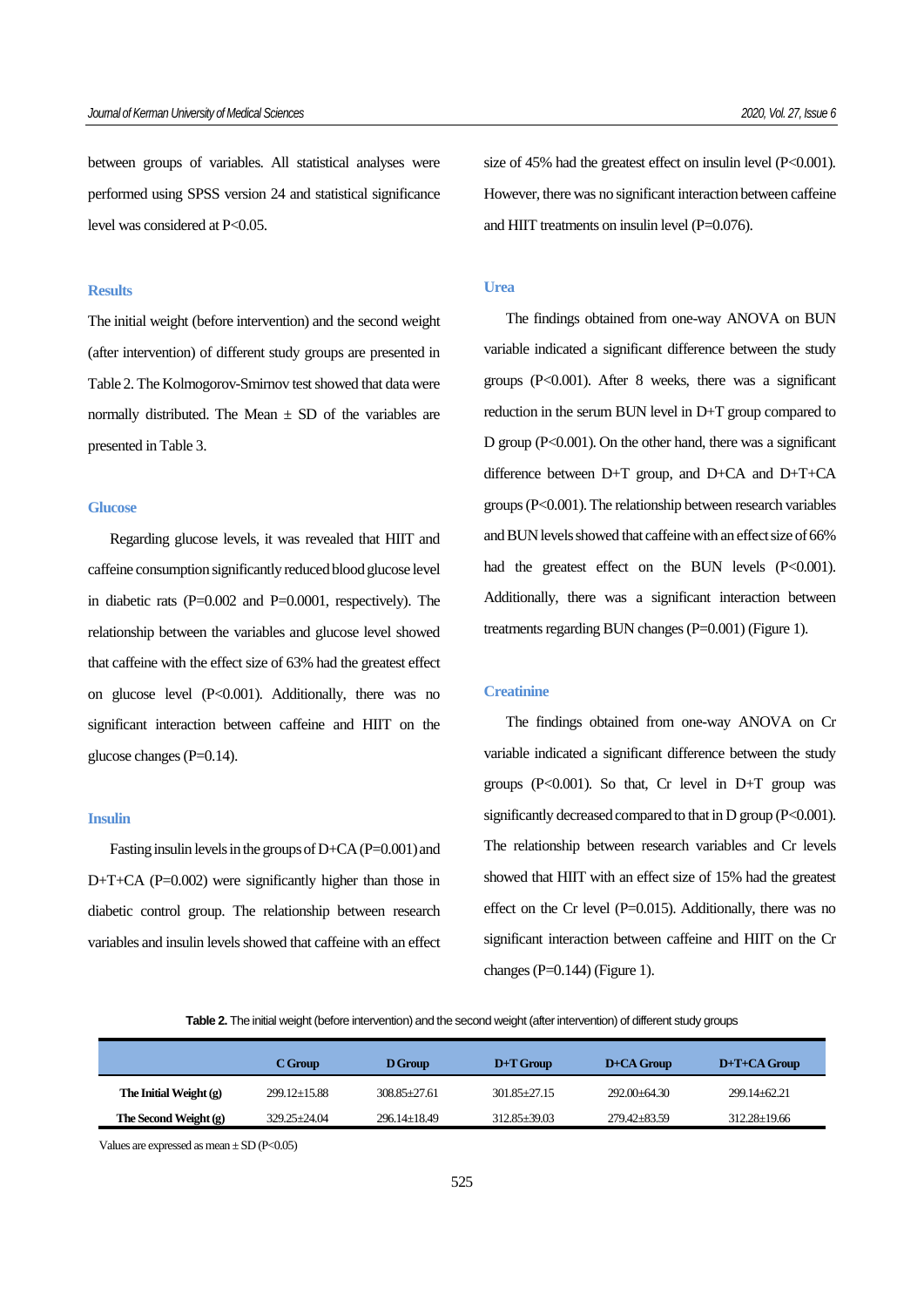|                             | C Group        | D Group         | $D+T$ Group       | D+CA Group      | D+T+CA Group    | <b>P-value</b> |
|-----------------------------|----------------|-----------------|-------------------|-----------------|-----------------|----------------|
| Glucose (mg/dL)             | $80.6 + 5.23$  | 373.9+89.78     | $141.8 \pm 50.18$ | 235.80+48.95    | $150.6 + 29.45$ | $0.001*$       |
| Insulin (uu/ml)             | $13.23 + 4.47$ | $4.02 + 2.79$   | $5.79 + 2.13$     | $11.46 + 3.43$  | $9.69 + 2.23$   | $0.001*$       |
| $BUN$ (mg/dL)               | $33.10 + 3.10$ | $64.80 + 4.93$  | $51.60 + 4.92$    | $73.10 + 6.85$  | $77.50 + 8.79$  | $0.001*$       |
| $Cr$ (mg/dL)                | $0.44 + 0.14$  | $1.10 \pm 0.22$ | $0.83 + 0.19$     | $1.01 + 0.20$   | $0.97 + 0.12$   | $0.001*$       |
| Bowman's capsule area (fold | $1.000+0.00$   | $1.68 + 0.26$   | $1.03 + 0.15$     | $1.43 \pm 0.22$ | $0.98 \pm 0.30$ | $0.001*$       |
| of control)                 |                |                 |                   |                 |                 |                |
| Glomerular area             | $1.000+0.00$   | $0.70 + 1.14$   | $1.02 + 0.18$     | $0.72 + 0.13$   | $0.96 + 0.28$   | $0.001*$       |
| (fold of control)           |                |                 |                   |                 |                 |                |
| Urinary tract area          | $1.000\pm0.00$ | $1.38 + 0.35$   | $1.01 + 0.38$     | $0.77 \pm 0.18$ | $0.91 \pm 0.31$ | $0.001*$       |
| (fold of control)           |                |                 |                   |                 |                 |                |

Table 3. Comparative evaluation of dependent variables (mean ± SD) in different study groups

Values are expressed as mean ± SD.

\*Significant difference at P<0.05.





Figure 1. Blood urea and blood creatinine (mean ± SD) levels (mg/dL) in different study groups.

Control (C), Diabetic (D), Diabetic + Caffeine (D+CA), Diabetic + Training (D+T), and Diabetic + Training + Caffeine (D+T+CA) \*Significant difference compared to C group, \*\*Significant difference compared to D group, \*\*\*Significant difference comparedto D+T group.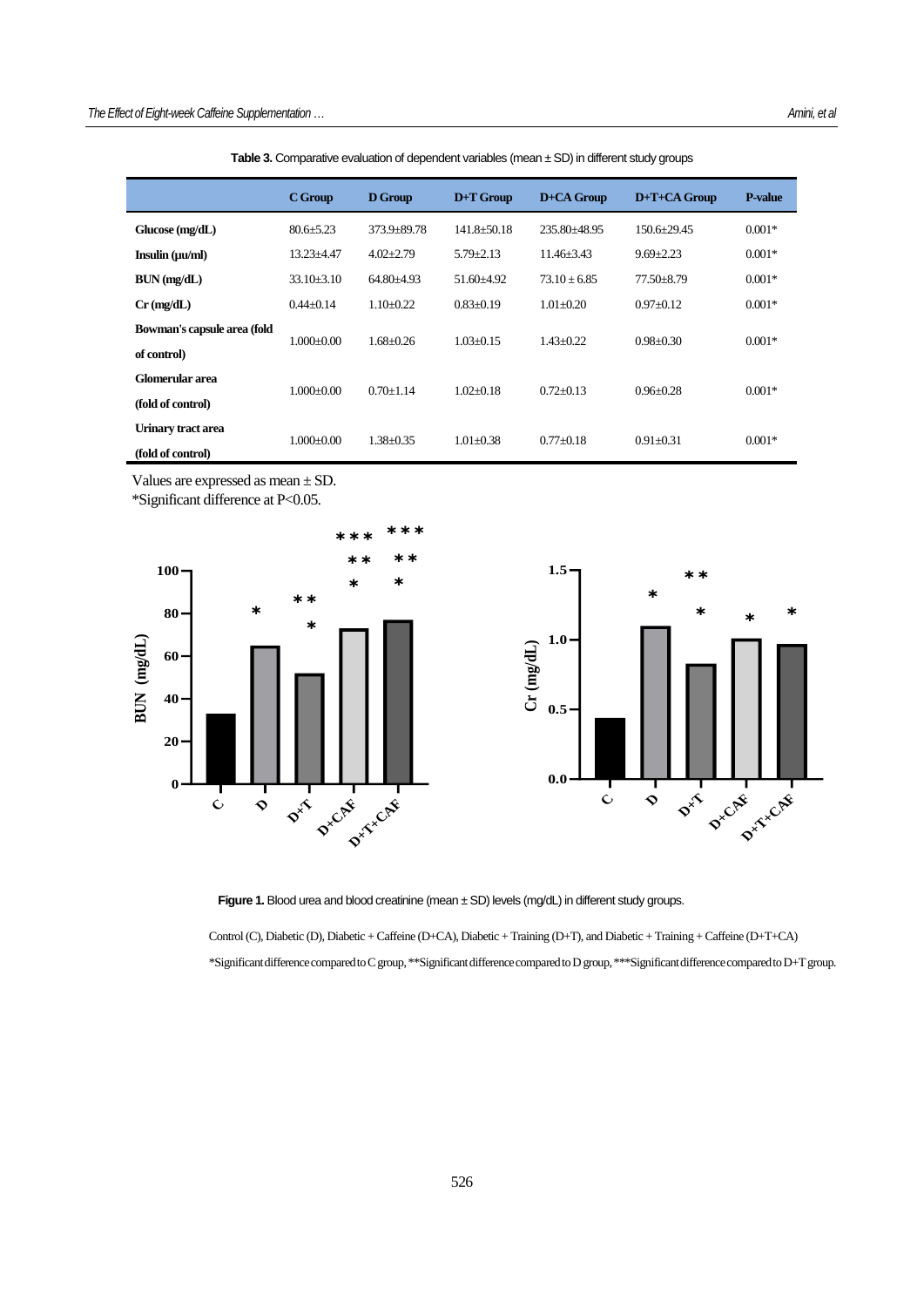# **Morphological changes of kidney tissue**

# **Bowman's capsule**

The findings obtained from one-way ANOVA indicated a significant difference between the study groups (P<0.001). There was also a significant difference between groups of D (P<0.001) and D+CA (P=0.001), and C group (P<0.001). There was no significant difference between D group and D+CA group  $(P=0.117)$ . However, there was a significant difference between  $D+T$  and  $D+CA$  groups ( $P=0.001$ ). The relationship between research variables and Bowman's capsule showed that caffeine with an effect size of 43% had the greatest effect on Bowman's capsule  $(P=0.015)$ . Additionally, there was no significant interaction between caffeine and HIIT on Bowman's capsule changes (P=0.087) (Figure 2).

## **Glomerular area**

The findings obtained from one-way ANOVA indicated a significant difference between the study groups (P<0.001). There was a significant difference between C and D groups (P=0.005). There was also a significant difference between D and  $D+T$  groups ( $P=0.002$ ). However, there was no significant difference between  $D$  and  $D+CA$  groups (P=0.117). The relationship between research variables and glomerular area showed that caffeine with an effect size of 30% had the greatest effect on the glomerular area (P=0.001). Additionally, there was no significant interaction between caffeine and HIIT on the glomerular area changes (P=0.665) (Figure 2).

#### **Urinary tract area**

The findings obtained from one-way ANOVA indicated a significant difference between the study groups (P<0.001). There was no significant difference between D group and D+T (P=0.043) and D+T+CA (P<0.001) and D+CA (P<0.001) groups. The relationship between research variables and urinary tract area showed that HIIT with an effect size of 15% had the greatest effect on the urinary tract area (P=0.015). Additionally, there was a significant interaction between caffeine and HIIT on the urinary tract area changes (P=0.002) (Figure 2) (Table 4).

In general, examination of kidney tissue under the optical microscope indicated that in D+T group, glomerular area was larger than that in diabetic models, and the Bowman's capsule was smaller and reduced compared to that in the urinary tract area (Figure 3).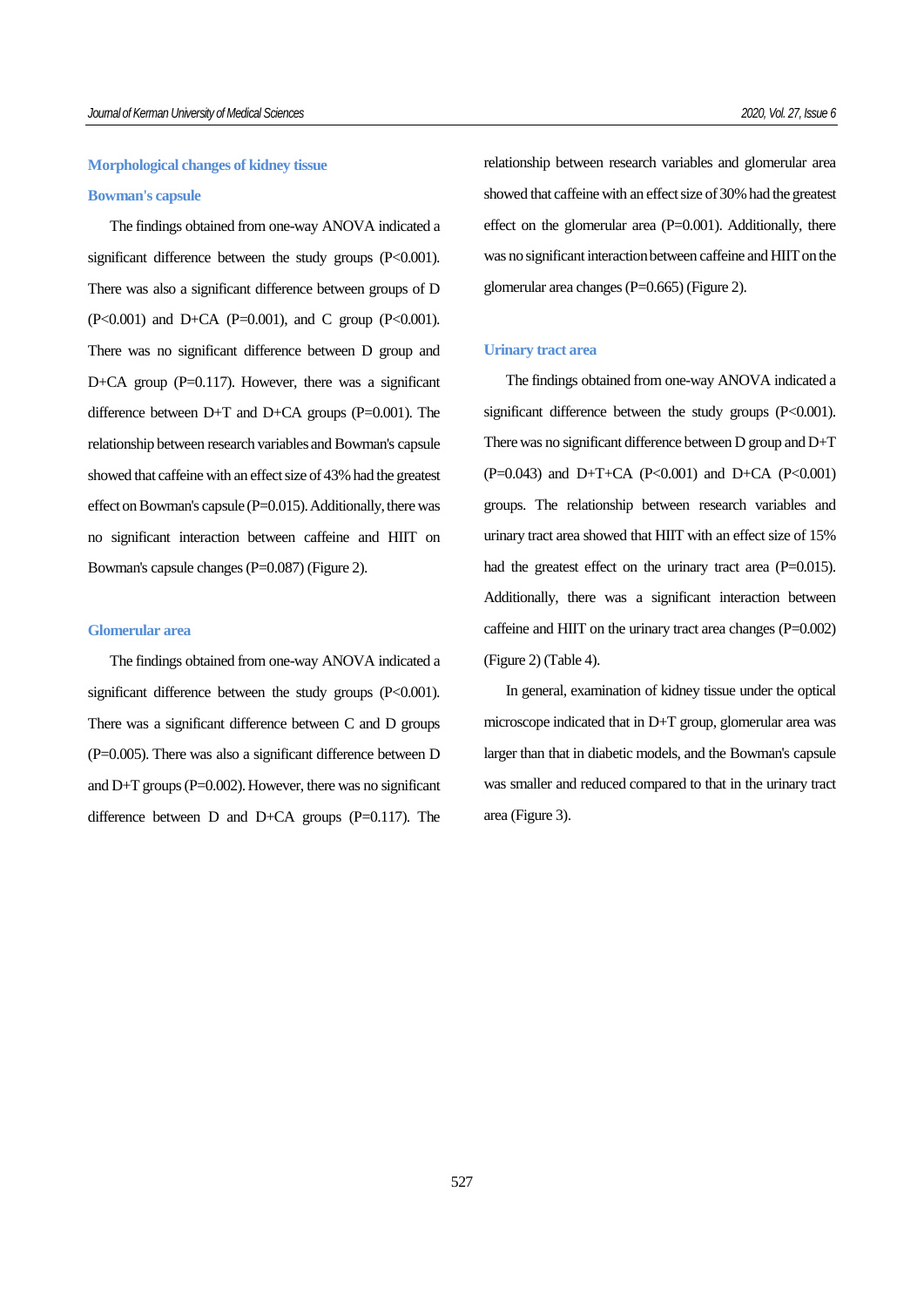

Figure 2. The average Bowman's capsule, urinary tract area, and glomerular factors in different study groups. Control (C), Diabetic (D), Diabetic + Caffeine (D+CA), Diabetic + Training (D+T), and Diabetic + Training + Caffeine (D+T+CA) \*Significant difference compared to C group, \*\*Significant difference compared to D group, \*\*\*Significant difference compared to D+T group.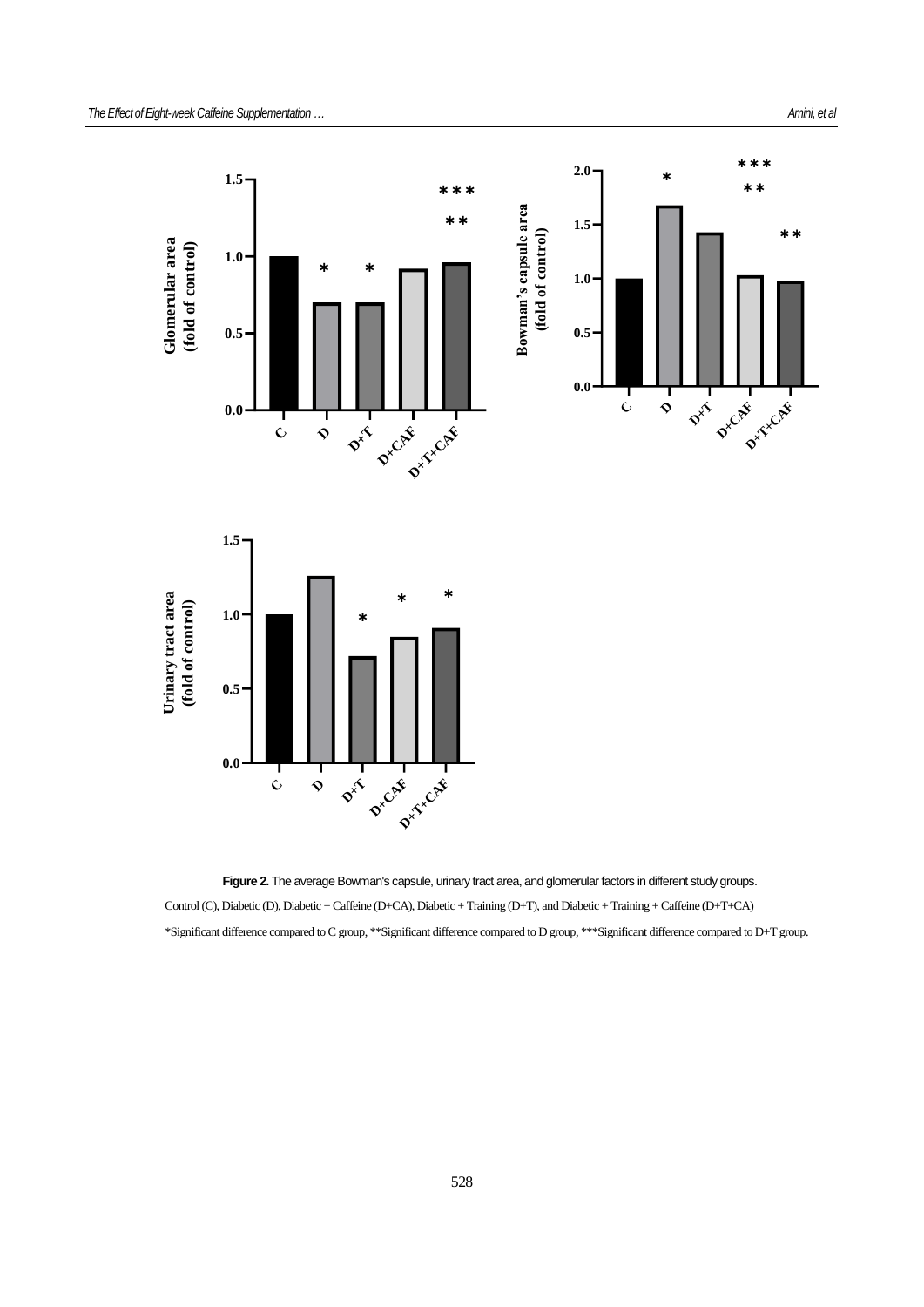|                                            |                            | $\mathbf F$ | $\mathbf{P}$ | <b>Eta Squared</b> |
|--------------------------------------------|----------------------------|-------------|--------------|--------------------|
|                                            | Training                   | 11.19       | $0.002*$     | 0.47               |
| Blood glucose (mg/dl)                      | Caffeine                   | 16.75       | $0.001*$     | 0.63               |
|                                            | Training $\times$ Caffeine | 2.64        | 0.14         | 0.18               |
|                                            | Training                   | 5.12        | $0.04*$      | 0.21               |
| Insulin (µu/ml)                            | Caffeine                   | 9.13        | $0.002*$     | 0.45               |
|                                            | Training $\times$ Caffeine | 3.12        | 0.076        | 0.17               |
|                                            | Training                   | 6.889       | $0.013*$     | 0.161              |
| BUN (mg/dL)                                | Caffeine                   | 71.848      | $0.001*$     | 0.666              |
|                                            | Training $\times$ Caffeine | 19.130      | $0.001*$     | 0.347              |
|                                            | Training                   | 6.492       | $0.015*$     | 0.153              |
| $Cr$ (mg/dL)                               | Caffeine                   | 0.721       | 0.401        | 0.020              |
|                                            | Training $\times$ Caffeine | 2.234       | 0.144        | 0.058              |
|                                            | Training                   | 1.865       | 0.181        | 0.049              |
| Bowman's capsule area<br>(fold of control) | Caffeine                   | 27.714      | $0.001\,ast$ | 0.435              |
|                                            | Training $\times$ Caffeine | 3.089       | 0.087        | 0.079              |
| Glomerular area                            | Training                   | 0.026       | 0.872        | $0.001\,$          |
| (fold of control)                          | Caffeine                   | 15.210      | $0.001*$     | 0.297              |
|                                            | Training $\times$ Caffeine | 0.191       | 0.665        | 0.005              |
|                                            | Training                   | 6.584       | $0.015*$     | 0.155              |
| <b>Urinary</b> tract area                  | Caffeine                   | 1.402       | 0.244        | 0.037              |
| (fold of control)                          | Training $\times$ Caffeine | 10.569      | $0.002*$     | 0.227              |

**Table 4.** Effect size of HIIT and caffeine on dependent variables in diabetic rats

\*Significant difference at P<0.05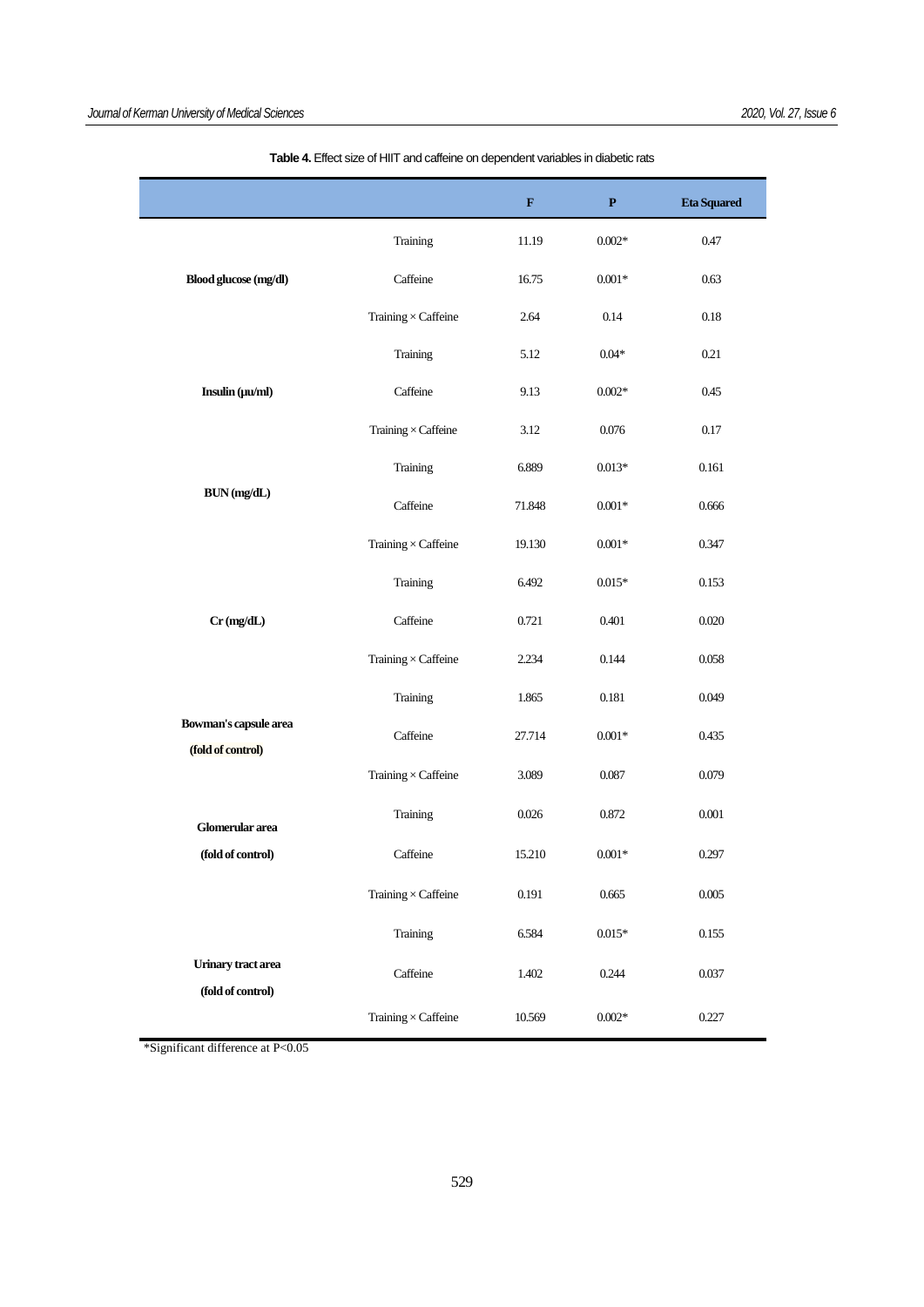

**Figure 3.** Illustration of kidney tissue under the optical microscope.

Control (C), Diabetic (D), Diabetic + Caffeine (D+CA), Diabetic + Training (D+T), and Diabetic + Training + Caffeine (D+T+CA).

## **Discussion**

The present study investigated the effect of 8-week caffeine supplementation and HIIT on the serum BUN and Cr levels and morphological changes of kidney tissue in diabetic rats. Regarding glucose level, the results showed that 8-week HIIT and caffeine supplementation significantly reduced the blood glucose level in diabetic male rats. In this regard, HIIT and caffeine supplementation led to a significant decrease in the blood glucose level around 36.93% and 62% respectively. Although most previous studies have shown that resistance and aerobic exercises improve glycemic index (GI) in patients with diabetes (31, 32), there are few studies on the effect of the HIIT on these parameters. Consistent with the results of the present study, Alvarez et al. reported that HIIT can be used as a useful therapeutic intervention in patients with diabetes (33). The important points about the effect of different exercises on the GI are the volume, duration, and intensity of training. Recent studies, in which the HIIT programs were used in patients with diabetes, have suggested that the intensity of exercise may play a key role in the management of diabetes. In this regard, HIIT programs resulted in the substantial improvement in HbA1c (34), fasting insulin (35), and blood sugar (34)levels in patients with diabetes compared to the continuous training programs.

Consequently, the mechanisms related to the effect of HIIT on the GI in patients with diabetes are not completely and accurately defined.

On the other hand, due to a 36.93% reduction in fasting blood glucose level following 8-weeks HIIT in the present study, improvement of the exercise-induced hepatic glucose output is not unexpected. On the other hand, HIIT has a greater capability to use muscle fibers and deplete muscle glycogen faster (8), so after training, it may lead to a further increase in insulin sensitivity of muscle cells. Although hypersensitivity to insulin occurs even about 24 to 48 hours after a session of exercise (8), it can be seen that the effect of HIIT on insulin sensitivity has been established to be long-lasting compared to continuous training protocols (especially over a long period of 2 to 4 months) in terms of increasing insulin sensitivity and lower blood glucose in patients with diabetes. Moreover, Furthermore, the results of the present study showed that caffeine supplementation alone reduced blood glucose level by approximately 62% in diabetic rats. Consistent with the results of the present study, Urzua et al. reported that long-term highdose caffeine supplementation (93 mg/kg/day) reduced blood glucose level, improved glucose tolerance, and delayed the onset of diabetes (36).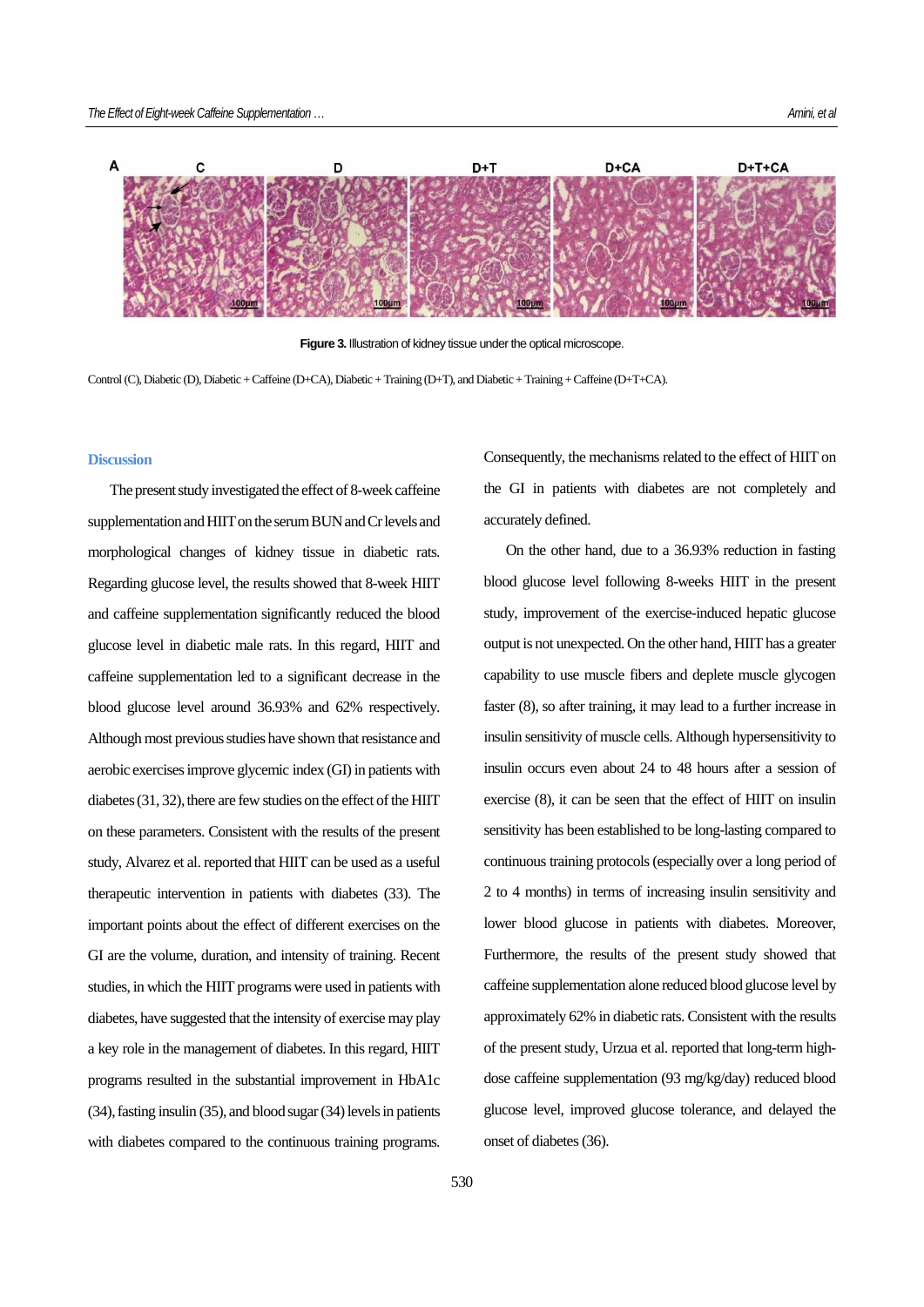Caffeine appears to increase glucose transport in the absence of insulin in rodent skeletal muscle (37) and enhance the expression of the glucose transporter (GLUT4) gene in the established muscle cells (38). Also, Egawa et al. claimed that caffeine mainly activates 5'AMP-activated protein kinase (AMPK) by non-insulin-dependent mechanisms and increases glucose transport (39). However, Beaudoin et al. reported that short-term and acute caffeine consumption, even at low doses, increased blood glucose level and decreased insulin sensitivity in healthy men and women (40). which is not consistent with the results of the present study. It seems that the most important reasons for the discrepancy between the results are the duration of caffeine consumption and the subjects.

The findings of the study demonstrated that caffeine supplementation and HIIT had a significant effect on the serum BUN and Cr levels after eight weeks. According to the comparison of the study groups in terms of BUN and Cr indices, the application of HIIT had the most effect on the serum BUN and Cr levels. Regarding caffeine effect on diabetes, Santos and Lima concluded that the risk of type 2 diabetes is reduced in people who drink 3-4 cups of coffee a day regularly. They claimed that these effects are likely from chlorogenic acid (with antioxidant property) and caffeine in coffee (41). In fact, chlorogenic acids are the most common bioactive compounds in herbal foods such as coffee (42). Consistent with this result, several studies indicated that caffeine has led to weight loss in patients with diabetes due to the increased thermogenic (43) and ergogenic (44) properties. However, caffeine has been known as a diuretic substance and meta-analysis studies have demonstrated the general effects of caffeine on the increased volume of urine (45). Nevertheless, some studies have shown that the diuretic effect of caffeine depends on the consumption volume (46). Moreover, some other studies have reported that the diuretic effect of caffeine can be seen only at the first day of its consumption, but it is not sustainable continuously and cannot be seen in a typical consumption (47). Recent studies have represented that the diuretic effect of oral caffeine consumption emerges in the consumption of more than 300 mg of caffeine. Although, consumption of 300 mg dose by habitual consumers of caffeine showed the same effects (48). In some studies, it was suggested that increased glomerular filtration arises from caffeine consumption (44, 49). On the other hand, excessive consumption of caffeine may lead to nephrotoxicity and some kidney diseases, while low-dose consumption of this substance is beneficial. Additionally, the effects of caffeine on healthy people are somewhat different from those in patients with kidney diseases. So, it seems that caffeine has no significant effect on kidney function in healthy people and even has preventive effects on some kidney diseases in healthy people. On the contrary, caffeine may exacerbate the severity of some kidney diseases. Nonetheless, an exact mechanism affecting the beneficial and adverse effects of caffeine is not still presented or even is unknown. Thus, there is a need to conduct more widespread research on the exact mechanism of caffeine effects in kidney diseases (21). A research by Smavati (2015) the effects of aerobic exercises on patients with type 2 diabetes and its different feedbacks on the improvement of kidney function, which is one of the important indices in determining the diabetes complications, were investigated. They also investigated the effects of aerobic exercises on the glomerular filtration and serum level of biochemical factors of BUN, Cr, and uric acid in patients with type 2 diabetes, and found that 10 week aerobic exercises improved the level of BUN level, but it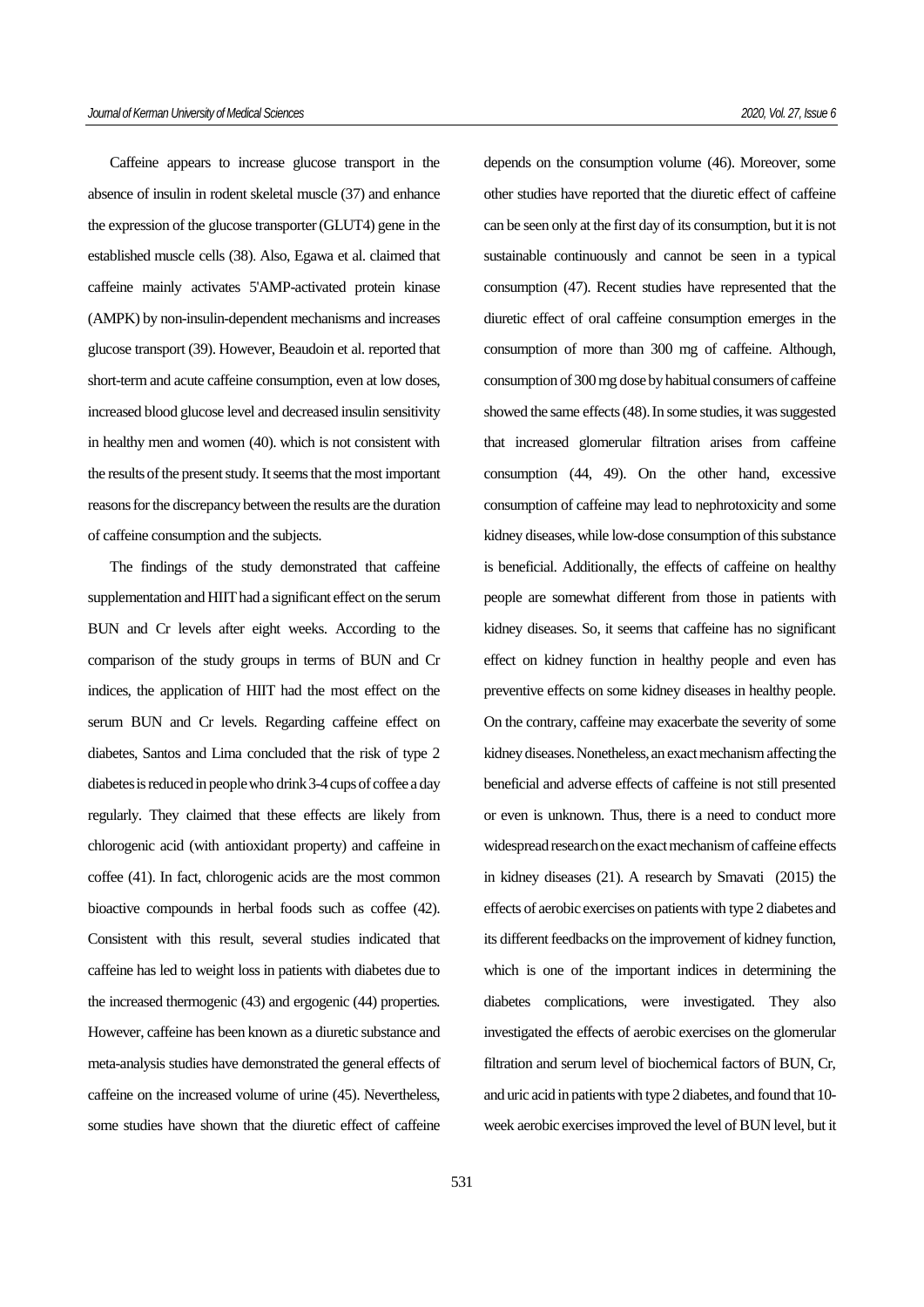had no significant effect on the uric acid level (50). In general, it was concluded that aerobic exercises can be helpful in improving the kidney complications of the patients. Another study by Bijeh and Farahati showed that there were no significant changes in the glomerular filtration and BUN levels after six months of aerobic exercises, however, aerobic exercises can improve the kidney functions if they are performed in enough time and with appropriate intensity (51). Kakhak et al concluded in another study that aerobic exercises did not affect the kidney function indices in fat girls, one needs to have an intense training program and a diet in order to improve these effects (52).In a study by Chiasera et al. the effects of aerobic exercises on the functional changes and a diabetic structure in type 2 diabetic rats, were investigated. The exercises had no effects on morphometric indices. They found that the aerobic exercises interventions significantly affects metabolic indices control and albuminuria reduction in type 2 diabetic rats (53). They also found that exercise interventions led to a significant weight loss and albumin density compared to the control group. Moreover, the exercises improved the metabolism control and albuminuria reduction in type 2 diabetic rats (53). Another study by Suzuki et al. demonstrated the improvement of diabetic nephropathy by caffeine consumption alone or with exercises which includes increased creatinine clearance, urinary sodium excretion, reduced urinary protein excretion and kidney morphological changes. According to ourstudy, there is no other studies suggesting that caffeine inhibits diabetic nephropathy's development (54). Also, the reverse effects of caffeine on people with chronic kidney failure have been studied and the findings have not been submitted for humans yet and further studies on this issue are needed (55).

To the best of our knowledge, this is the first study that was conducted on the effect of high-intensity interval training (HIIT) and caffeine supplementation on the serum creatinine (Cr) and blood urea nitrogen (BUN) levels and morphological changes of kidney tissue in diabetic animal models, and further confirmation or rejection of the results of this study requires further studies. There seems to be a discrepancy in the literature regarding this subject which may be explained, to some extent, with dose, duration and methods of caffeine supplementation as well as the selected subjects (healthy or non-healthy). The findings of the present study raise the question of whether exercise training has any interaction with caffeine consumption in patients with diabetes. Moreover, longer duration of caffeine consumption may be required to observe its positive or negative effects on these factors in patients with diabetes. This question need to be answered in the future studies. The present study had also some limitations, which need to be addressed. The main limitation is the lack of dosage and different protocols to administrate caffeine supplementation in diabetic laboratory animals. Another limitation is that the other indicators in this regard were not evaluated.

# **Conclusion**

Generally, according to the studies on the caffeine properties including diuretic property, as well as its toxic effects, different results have been reported. So that the effect size varies based on the given doses, time and way of consumption, genetic, enzymatic and metabolic status of individuals. According to the results of kidney tissue morphology in diabetic rats in the present study, the caffeine group exacerbated the tissue condition, which is opposite to the training group condition. But there were no reasons determine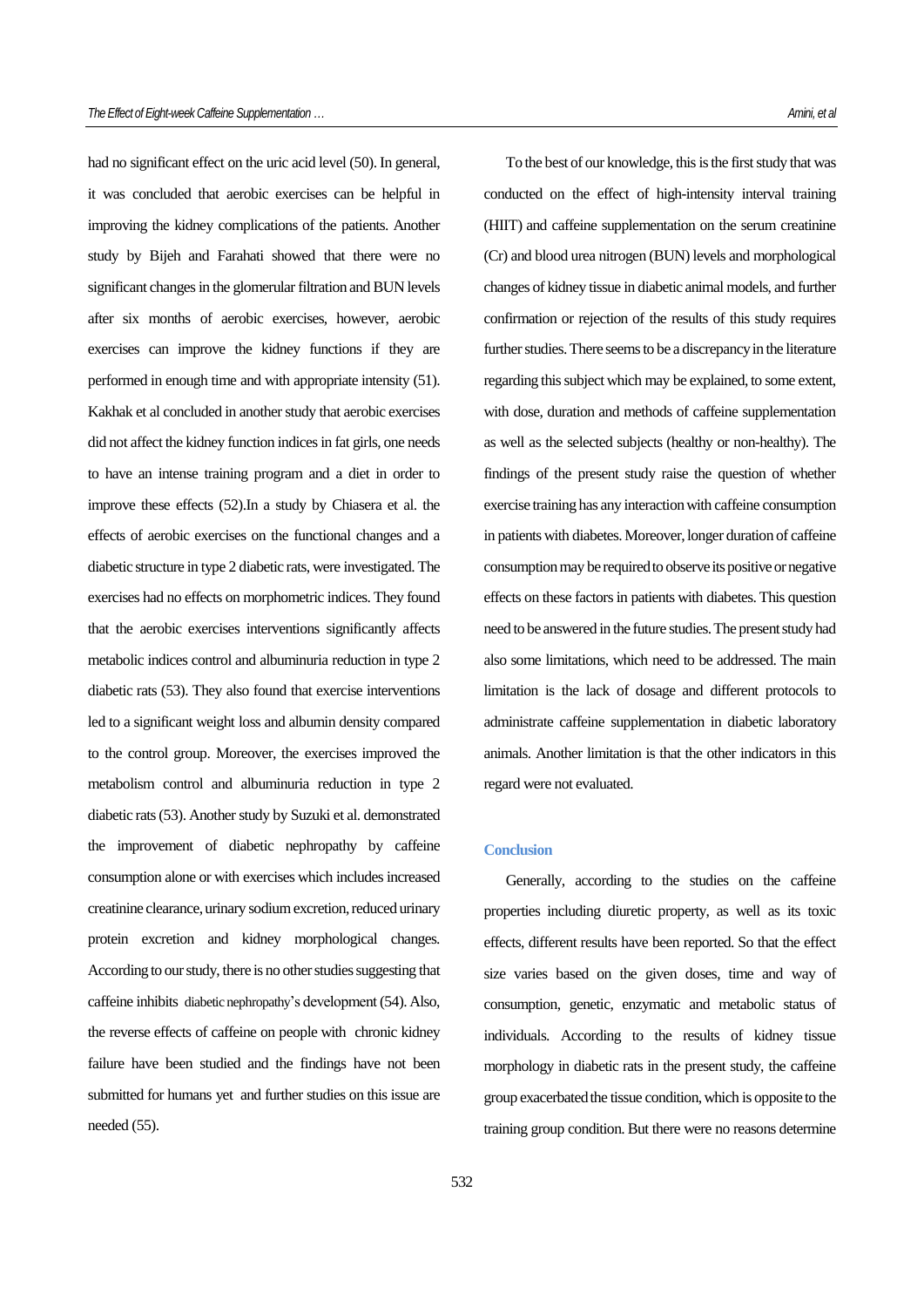whether or not the caffeine consumption is beneficial for kidney. Furthermore, there were no evidences suggesting increased risk of nephropathy with consuming 3-4 cups of coffee containing 350 mg caffeine. According to the results of the present study and previous studies, it seems that HIIT in diabetic patients has a significant contribution to improving renal function, which can be measured by changes in BUN and Cr levels. Obviously, definitive comment on the effects of caffeine consumption and HIIT in patients with diabetes requires further and more detailed research.

#### **Ethical Considerations**

This article is derived from the master's thesis of the first author, which was approved by the Faculty of Social Sciences of Imam Khomeini International University, Qazvin, Iran on February 5, 2019. The research was approved by the Ethics Committee of Imam Khomeini International University (Ethical code: 1397-17682) and all the ethical principles and codes were followed in the research.

### **Conflict of Interests**

The authors declare that there is no conflict of interest.

# **Financial Support**

There is no financial support for this study.

- **References**
- 1. Chihara J, Takebayashi S, Taguchi T, Yokoyama K, Harada T, Naito S. Glomerulonephritis in diabetic patients and its effect on the prognosis. Nephron. 1986;43(1):45-9.
- 2. Control CfD, Prevention. National diabetes statistics report: estimates of diabetes and its burden in the United States, 2014. Atlanta, GA: US Department of Health and Human Services. 2014;2014.
- 3. Pandya D, Nagrajappa AK, Ravi KS. Assessment and Correlation of Urea and Creatinine Levels in Saliva and Serum of Patients with Chronic Kidney Disease, Diabetes and Hypertension- A Research Study. Journal of clinical and diagnostic research : JCDR. 2016;10(10):ZC58-ZC62.
- 4. Seiavoshy H, Samavatisharif M, Keshvari M, Ahmadvand A. The effect of resistance training programs on GFR and some biochemical factors of renal function in elderly males with type 2 diabetes. 2015.
- 5. Thompson PD, Crouse SF, Goodpaster B, Kelley D, Moyna N, Pescatello L. The acute versus the chronic response to exercise. Medicine and science in sports and exercise. 2001;33(6 Suppl):S438-45; discussion S52-3.
- 6. Smith HW. The kidney: structure and function in health and disease: Oxford University Press, USA; 1951.
- 7. Wei M, Gibbons LW, Kampert JB, Nichaman MZ, Blair SN. Low cardiorespiratory fitness and physical inactivity as predictors of mortality in men with type 2 diabetes. Annals of internal medicine. 2000;132(8):605-11.
- 8. Francois ME, Little JP. Effectiveness and safety of high-intensity interval training in patients with type 2 diabetes. Diabetes Spectrum. 2015;28(1):39-44.
- 9. Hurst RA. The effects and differences of sprint interval training, endurance training and the training types combined on physiological parameters and exercise performance. 2014.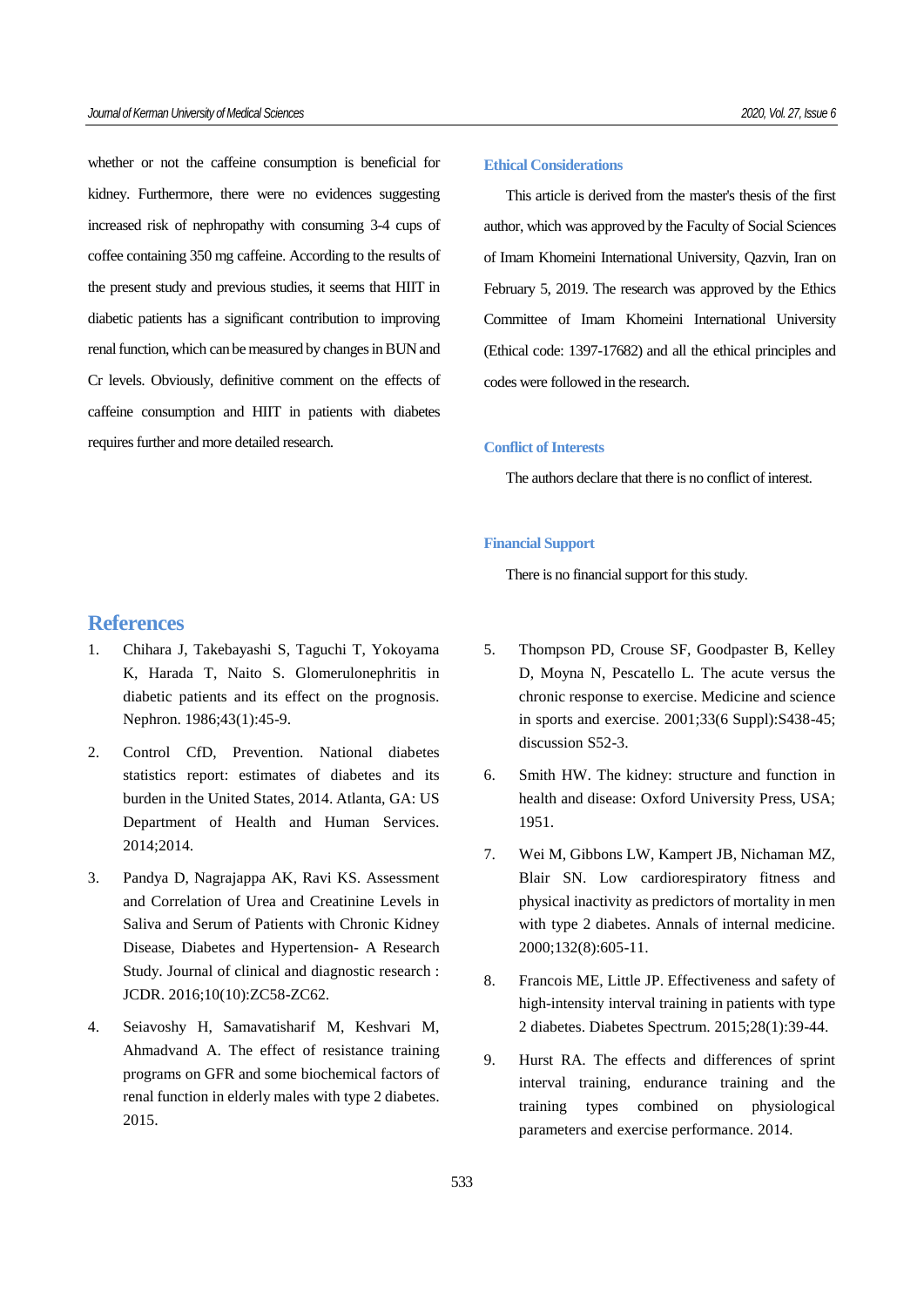- 10. Buchheit M, Laursen PB. High-intensity interval training, solutions to the programming puzzle. Sports medicine. 2013;43(10):927-54.
- 11. Robinson E, Durrer C, Simtchouk S, Jung ME, Bourne JE, Voth E, et al. Short-term high-intensity interval and moderate-intensity continuous training reduce leukocyte TLR4 in inactive adults at elevated risk of type 2 diabetes. Journal of applied physiology. 2015;119(5):508-16.
- 12. Klein S, Sheard NF, Pi-Sunyer X, Daly A, Wylie-Rosett J, Kulkarni K, et al. Weight management through lifestyle modification for the prevention and management of type 2 diabetes: rationale and strategies. A statement of the American Diabetes Association, the North American Association for the Study of Obesity, and the American Society for Clinical Nutrition. The American journal of clinical nutrition. 2004;80(2):257-63.
- 13. Kumar A, Singh UK, Kini SG, Garg V, Agrawal S, Tomar PK, et al. JNK pathway signaling: a novel and smarter therapeutic targets for various biological diseases. Future medicinal chemistry. 2015;7(15):2065-86.
- 14. Zarghami-Khameneh A, Jafari A. The effect of different doses of caffeine and a single bout of resistant-exhaustive exercise on muscle damage indices in male volleyball players. KAUMS Journal (FEYZ). 2014;18(3):220-8.
- 15. Wanyika H, Gatebe E, Gitu L, Ngumba E, Maritim C. Determination of caffeine content of tea and instant coffee brands found in the Kenyan market. African Journal of Food Science. 2010;4(6):353-8.
- 16. La Vecchia C. Coffee, liver enzymes, cirrhosis and liver cancer. Journal of hepatology. 2005;42(4):444-6.
- 17. Wild S, Roglic G, Green A, Sicree R, King H. Global prevalence of diabetes: estimates for the year 2000 and projections for 2030. Diabetes care. 2004;27(5):1047-53.
- 
- 18. Eriksson J, Taimela S, Koivisto V. Exercise and the metabolic syndrome. Diabetologia. 1997;40(2):125-35.
- 19. Peerapen P, Ausakunpipat N, Sutthimethakorn S, Aluksanasuwan S, Vinaiphat A, Thongboonkerd V. Physiologic changes of urinary proteome by caffeine and excessive water intake. Clinical Chemistry and Laboratory Medicine (CCLM). 2017;55(7):993-1002.
- 20. Wijarnpreecha K, Thongprayoon C, Thamcharoen N, Panjawatanan P, Cheungpasitporn W. Association of coffee consumption and chronic kidney disease: A meta‐analysis. International journal of clinical practice. 2017;71(1):e12919.
- 21. Peerapen P, Thongboonkerd V. Caffeine and Kidney Diseases. Caffeinated and Cocoa Based Beverages: Elsevier; 2019. p. 235-56.
- 22. Sasidharan SR, Joseph JA, Anandakumar S, Venkatesan V, Madhavan A, Nair C, et al. An experimental approach for selecting appropriate rodent diets for research studies on metabolic disorders. BioMed research international. 2013;2013.
- 23. Fredholm BB. Notes on the history of caffeine use. Methylxanthines: Springer; 2011. p. 1-9.
- 24. Angelucci M, Cesario C, Hiroi R, Rosalen P, Cunha CD. Effects of caffeine on learning and memory in rats tested in the Morris water maze. Brazilian Journal of medical and biological Research. 2002;35(10):1201-8.
- 25. Thomas C, Bishop D, Moore-Morris T, Mercier J. Effects of high-intensity training on MCT1, MCT4, and NBC expressions in rat skeletal muscles: influence of chronic metabolic alkalosis. American Journal of Physiology-Endocrinology and Metabolism. 2007;293(4):E916-E22.
- 26. Newman DJ. Renal function and nitrogen metabolites. Tietz textbook of clinical chemistry. 1999:1204-70.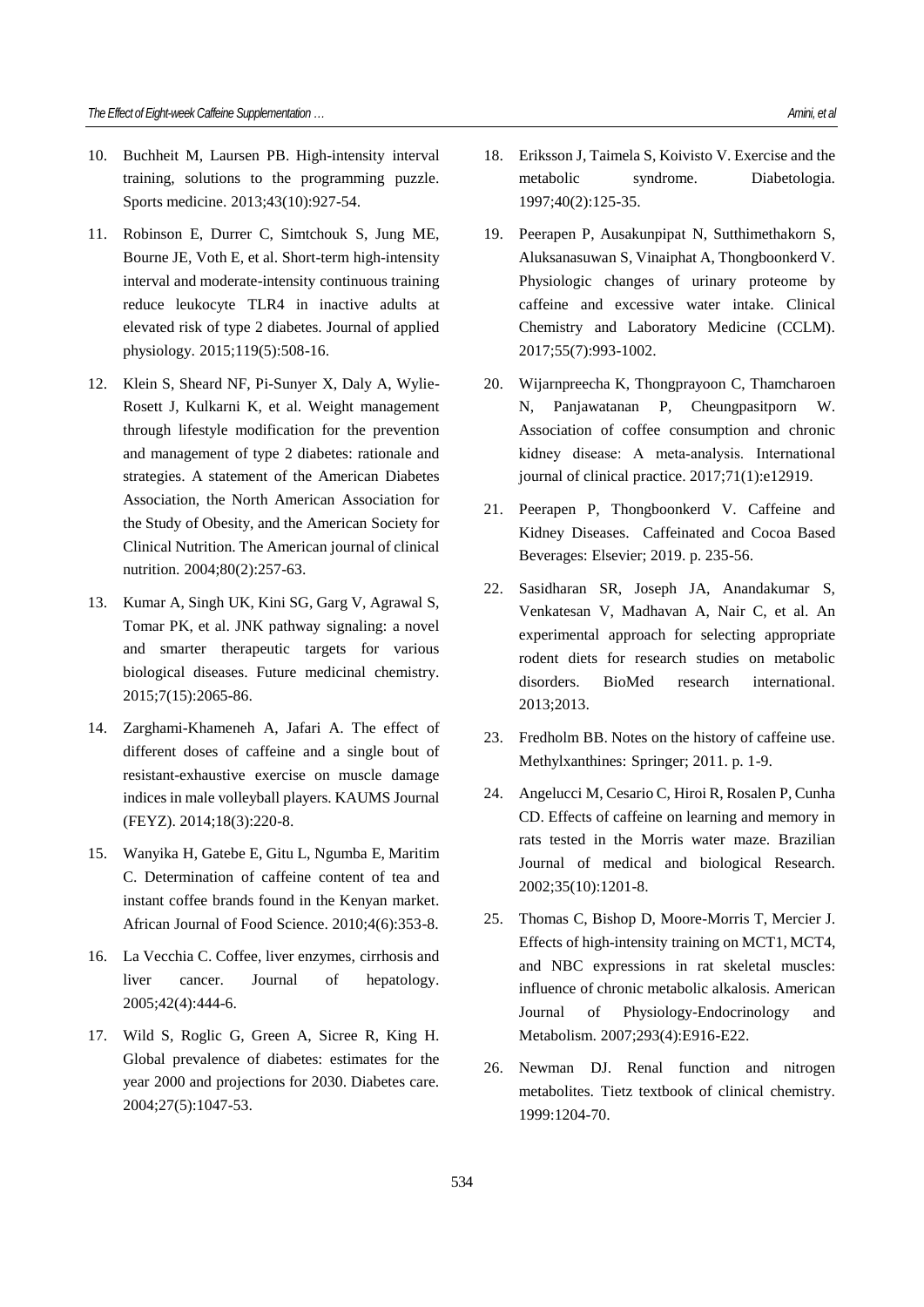- 27. Talke H, Schubert GE. Enzymatische Harnstoffbestimmung in Blut und Serum im optischen Test nachWarburg. Klinische Wochenschrift. 1965;43(3):174-5.
- 28. Kotyk T, Dey N, Ashour AS, Balas-Timar D, Chakraborty S, Ashour AS, et al. Measurement of glomerulus diameter and Bowman's space width of renal albino rats. Computer methods and programs in biomedicine. 2016;126:143-53.
- 29. Hoseini L, Roozbeh J, Sagheb M, Karbalay-Doust S, Noorafshan A. Nandrolone decanoate increases the volume but not the length of the proximal and distal convoluted tubules of the mouse kidney. Micron. 2009;40(2):226-30.
- 30. Rangan GK, Tesch GH. Quantification of renal pathology by image analysis (Methods in Renal Research). Nephrology. 2007;12(6):553-8.
- 31. Liao F, An R, Pu F, Burns S, Shen S, Jan Y-K. Effect of exercise on risk factors of diabetic foot ulcers: a systematic review and meta-analysis. American journal of physical medicine & rehabilitation. 2019;98(2):103-16.
- 32. Umpierre D, Ribeiro PA, Kramer CK, Leitao CB, Zucatti AT, Azevedo MJ, et al. Physical activity advice only or structured exercise training and association with HbA1c levels in type 2 diabetes: a systematic review and meta-analysis. Jama. 2011;305(17):1790-9.
- 33. Alvarez C, Ramirez-Campillo R, Martinez-Salazar C, Mancilla R, Flores-Opazo M, Cano-Montoya J, et al. Low-volume high-intensity interval training as a therapy for type 2 diabetes. International journal of sports medicine. 2016;37(09):723-9.
- 34. Mitranun W, Deerochanawong C, Tanaka H, Suksom D. Continuous vs interval training on glycemic control and macro‐and microvascular reactivity in type 2 diabetic patients. Scandinavian journal of medicine & science in sports. 2014;24(2):e69-e76.
- 35. Karstoft K, Winding K, Knudsen SH, Nielsen JS, Thomsen C, Pedersen BK, et al. The effects of freeliving interval-walking training on glycemic control, body composition, and physical fitness in type 2 diabetic patients: a randomized, controlled trial. Diabetes care. 2013;36(2):228-36.
- 36. Urzua Z, Trujillo X, Huerta M, Trujillo-Hernandez B, Rios-Silva M, Onetti C, et al. Effects of chronic caffeine administration on blood glucose levels and on glucose tolerance in healthy and diabetic rats. Journal of International Medical Research. 2012;40(6):2220-30.
- 37. Egawa T, Hamada T, Kameda N, Karaike K, Ma X, Masuda S, et al. Caffeine acutely activates 5′ adenosine monophosphate–activated protein kinase and increases insulin-independent glucose transport in rat skeletal muscles. Metabolism. 2009;58(11):1609-17.
- 38. Mukwevho E, Kohn TA, Lang D, Nyatia E, Smith J, Ojuka EO. Caffeine induces hyperacetylation of histones at the MEF2 site on the Glut4 promoter and increases MEF2A binding to the site via a CaMK-dependent mechanism. American Journal of Physiology-Endocrinology and Metabolism. 2008;294(3):E582-E8.
- 39. Egawa T, Hamada T, Ma X, Karaike K, Kameda N, Masuda S, et al. Caffeine activates preferentially α1‐isoform of 5′ AMP‐activated protein kinase in rat skeletal muscle. Acta physiologica. 2011;201(2):227-38.
- 40. Beaudoin M-S, Allen B, Mazzetti G, Sullivan PJ, Graham TE. Caffeine ingestion impairs insulin sensitivity in a dose-dependent manner in both men and women. Applied Physiology, Nutrition, and Metabolism. 2012;38(2):140-7.
- 41. Santos RMM, Lima DRA. Coffee consumption, obesity and type 2 diabetes: A mini-review. European journal of nutrition. 2016;55(4):1345-58.
- 42. Zanotti I, Dall'Asta M, Mena P, Mele L, Bruni R, Ray S, et al. Atheroprotective effects of (poly)